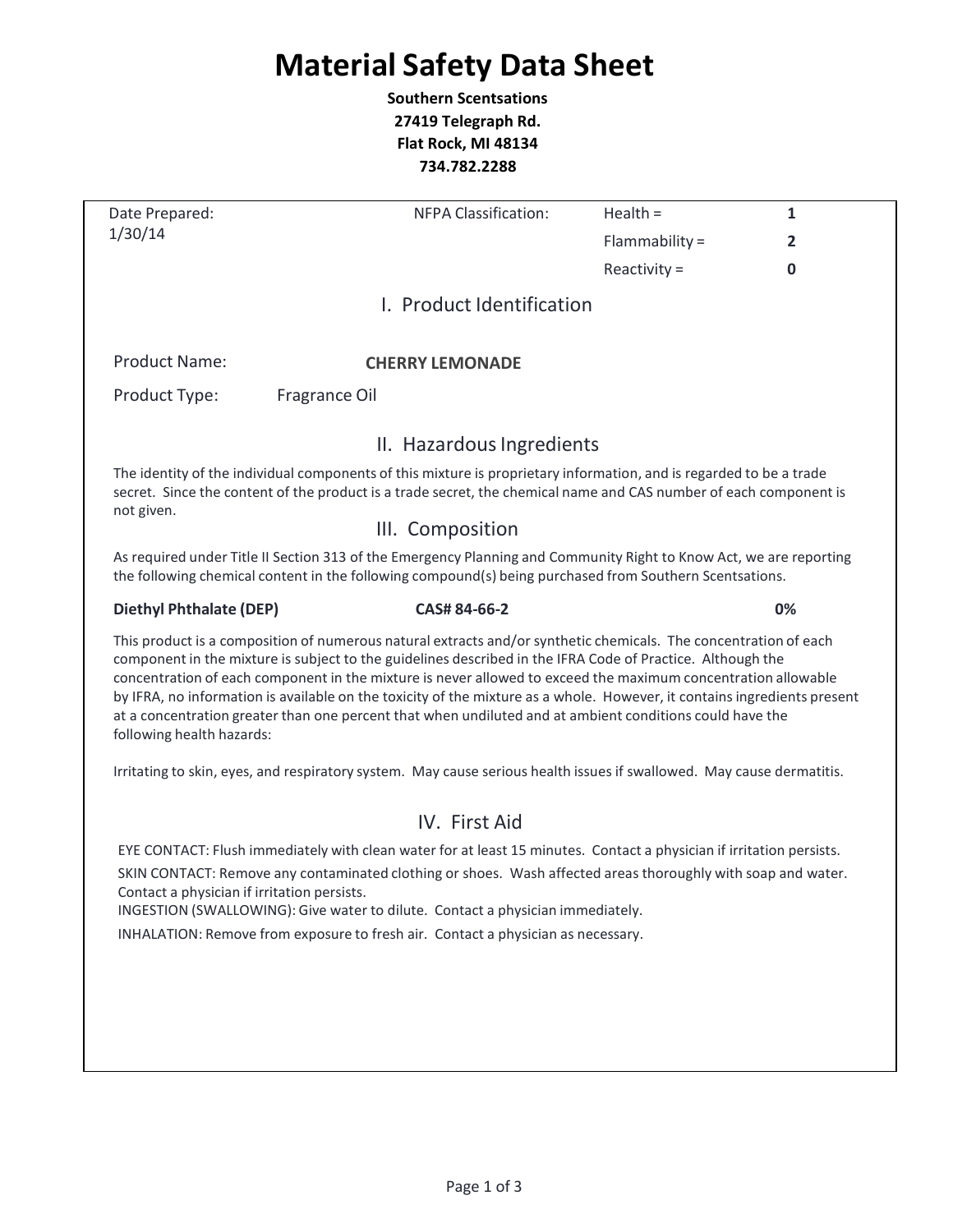Product Name: **CHERRY LEMONADE**

Flashpoint (Closed Cup) **145** Degrees F

#### V. Fire and Explosion Hazards

| <u>I IUSHDOIHETEIOSEU EUDT</u> | ---<br><b>DUSICUS</b> I                                                                              |
|--------------------------------|------------------------------------------------------------------------------------------------------|
| Extinguishing Media:           | Carbon dioxide, foam, or dry chemical                                                                |
| <b>Combustion Products:</b>    | Carbon monoxide, carbon dioxide, and smoke                                                           |
|                                | Unusual fire or explosion hazards: Closed containers may build pressure when exposed to heat or fire |

# VI. Accidental Release Measures

SPILLS CLEAN‐UP: Eliminate all ignition sources. Absorb liquid spills on suitable absorbent material. Sweep up solids and dispose of in accordance with local, state, and federal regulations.

# VII. Handling and Storage

STORAGE REQUIREMENTS: Store in a cool, dry, ventilated area away from heat sources. Keep containers tightly closed and upright when not in use.

# VIII. Exposure Control and Protection Information

EYE PROTECTION: Splash resistant safety glasses.

SKIN PROTECTION: The use of chemical resistant gloves is recommended. Contaminated clothing and shoes should be cleaned before re-using. Acceptable industrial hygiene practices should be maintained. RESPIRATORY: None generally required.

IX. Physical Data

VENTILATION: General ventilation is adequate. Use exhaust fan if necessary.

|                                       |                |    |        | IA. PHYSICAI DALA |
|---------------------------------------|----------------|----|--------|-------------------|
| <b>Specific Gravity</b>               | 0.9220         | To | 0.9320 | $H2O = 1$         |
| Refractive Index                      | 1.4662         | Τo | 1.4762 |                   |
| Appearance                            | Colorless      |    | To     | Pale Yellow, 4    |
| Odor:                                 | Characteristic |    |        |                   |
| Solubility in Water                   | Insoluble      |    |        |                   |
| Vapor Density (Air=1): Greater than 1 |                |    |        |                   |

# X. Stability and Reactivity

CHEMICAL STABILITY: Stable under normal circumstances

INCOMPATIBILITY (MATERIALS TO AVOID): Avoid contact with acids, alkalis, or oxidizing agents

REACTIVITY AND UNDER WHAT CONDITIONS: This product presents no significant reactivity hazard. It is stable and will not react with water nor is it pyrophoric. Hazardous polymerization will not occur. Avoid contact or contamination with strong acids, alkalis, or oxidizing agents.

#### XI. Toxicology Information

There is no data for this product. The health hazards are accessed based on the materials in this preparation.